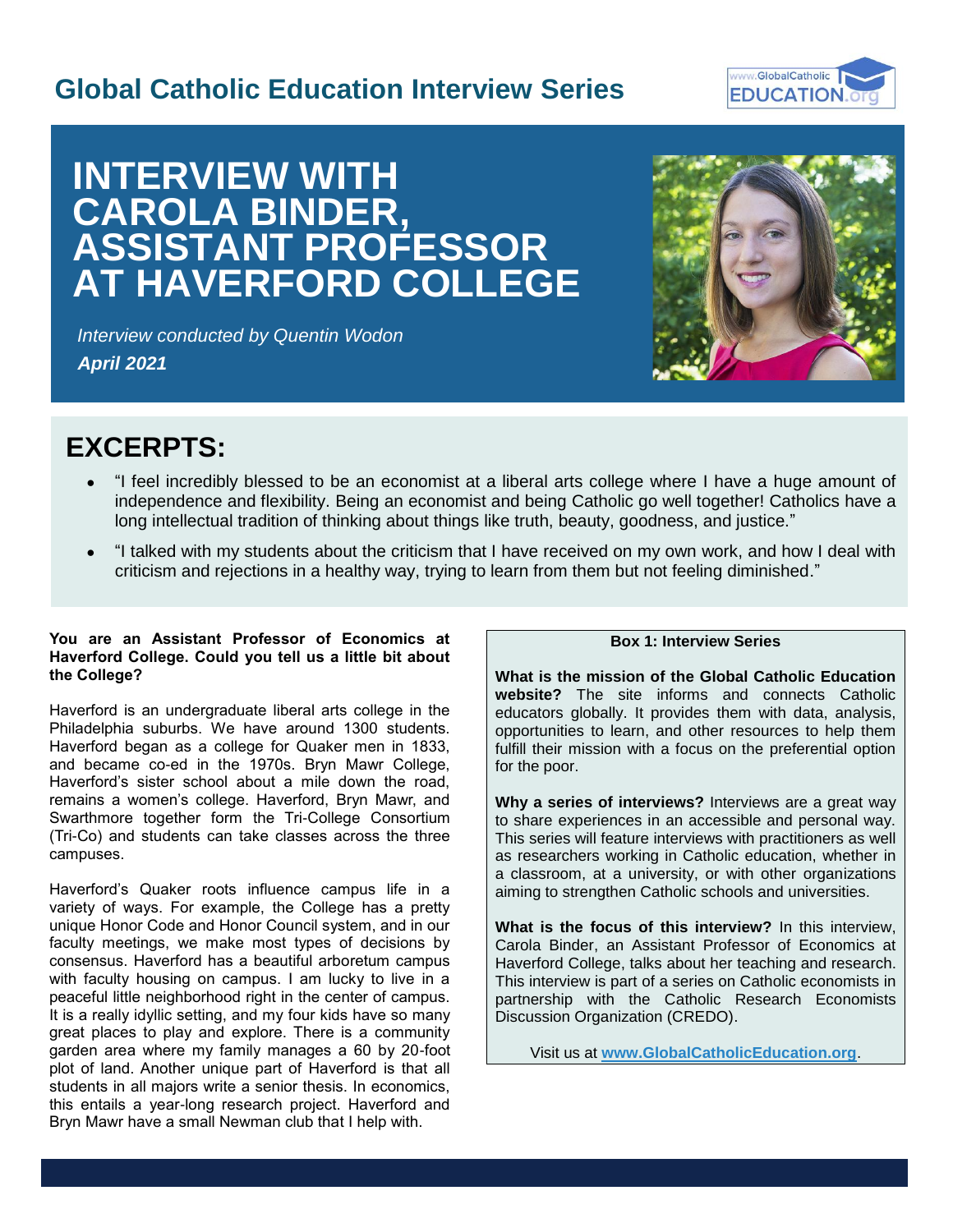ė

## **What is your main area of research and what do you teach? Why did you choose these fields within economics?**

I am a macroeconomist, mostly working on central banking and expectations. I have done a lot of research with surveys of consumers and professional forecasters. Lately I am especially interested in political pressures on central banks. I also do some economic history work, for example on inflation expectations during the Korean War era. I am a member of the CEPR research network on central bank communication and an associate editor of the Journal of Money, Credit, and Banking. I teach the senior thesis course, a junior research seminar on the Federal Reserve, an advanced macro elective, and sometimes an intro course.

I chose macroeconomics and economic history as fields in graduate school because of the really great classes I took from Christina Romer, David Romer, Yuriy Gorodnichenko, and Barry Eichengreen at Berkeley. I started graduate school in 2010, when the U.S. economy was still at the zero lower bound and recovering slowly from the Great Recession, so monetary policy seemed like such an important area to research. My interest in central bank communication is somewhat more recent. The Fed and other central banks have, for the past decade, been making more of an effort to communicate with the general public. I want to understand how and whether they are able to shape household expectations and sentiment (and whether this should even be their goal).

# **Are you able to share your values in your teaching? What seems to work and what does not?**

Haverford is a very social justice-oriented campus. In the fall of 2020, for example, Haverford students went on strike for 14 days related to issues of racial justice. Justice is frequently discussed at Haverford and in higher education more broadly. But in the Catholic tradition (and also following Aristotle), it is prudence that is first among the virtues, the Charioteer of the Virtues, for it "disposes practical reason to discern our true good in every circumstance and to choose the right means of achieving it… it guides the other virtues by setting rule and measure" (Catechism of the Catholic Church (CCC)).

I think that it is very hard to teach virtues directly. You can't simply tell someone how to be prudent. A virtue is "an habitual and firm disposition to do the good" (CCC). The human virtues of prudence, fortitude, temperance, and justice, as "habitual perfections of intellect and will," require education and much practice to cultivate (CCC). I think I can best help students to be virtuous by giving them small opportunities to practice virtue in their scholarship, and by setting an example in my own behavior and disposition.

For example, it is very helpful that my colleagues, Richard Ball and Norm Medeiros, have started Project TIER (Teaching Integrity in Empirical Research), and we implement Project TIER standards in the junior and senior research seminars so that work is transparent and replicable. I also talk with my students about my own experiences presenting in seminars, serving as a discussant, and serving as a referee, and tell them my tips for being kind and helpful to other researchers. For example, I recently served as a discussant for a paper with a pretty substantial flaw. I talked about this experience with my students and explained how I tried to be constructive and honest without being "too harsh." (Without using the words prudence and temperance, I gave them an example.) I also talked with my students about the criticism that I have received on my own work, and how I deal with criticism and rejections in a healthy way, trying to learn from them but not feeling diminished as a person (to demonstrate fortitude).

Since I live on campus, I hope that I am able to share other values by example. I am constantly walking around campus with my kids and taking them to the campus playground. Pre-Covid, we had a tradition of celebrating Valentine's Day and our anniversary by having a family dinner in the dining hall. I hope that students see the beauty of family life (even when my kids are not on their best behavior) and the value of small acts of service. I try to be generous and approachable with students, and to keep up a cheerful disposition and avoid gossiping and complaining. This, really, is justice: "habitual right thinking and the uprightness of his conduct toward his neighbor" (CCC).

### **Do your values affect your research? If so, in what way? And what are some challenges you face?**

Yes, in the sense that I choose research projects that I think will be meaningful and I try to work with good people, ultimately because I want to serve God and do His will. I put relatively low priority on trying to publish in the top five journals. What is a meaningful research project? In the pastoral letter "Economic Justice for All" (1986), the U.S. Catholic Bishops say that "The economy is a human reality: men and women working together to develop and care for the whole of God's creation. All this work must serve the material and spiritual well-being of people." They also write that "Every economic decision and institution must be judged in light of whether it protects or undermines the dignity of the human person." Research that can contribute at least a little to a better understanding of economic decisions or institutions and how they affect God's creation has the possibility of promoting human dignity.

I try to almost always accept referee requests, even though this has become quite time consuming, and to respond to graduate students and other scholars seeking